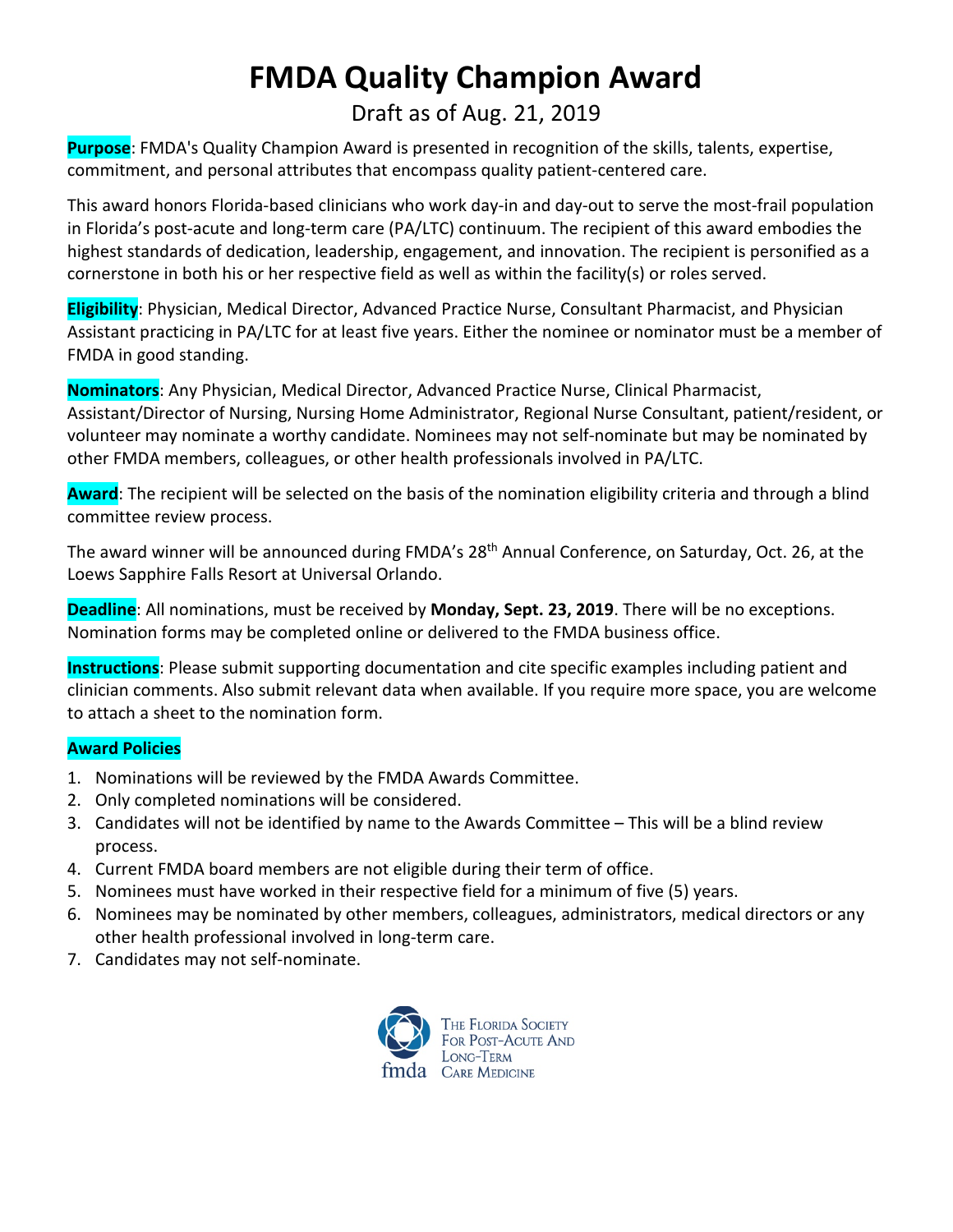# **FMDA Quality Champion Award Nomination**

|                                                                                                               | Please Note: This Document is e-Fillable at www.fmda.org/awards                                                                                                                                                                |           |     |  |
|---------------------------------------------------------------------------------------------------------------|--------------------------------------------------------------------------------------------------------------------------------------------------------------------------------------------------------------------------------|-----------|-----|--|
|                                                                                                               |                                                                                                                                                                                                                                |           |     |  |
| Length of Service at current organization/facility: _________ years. FMDA Member: ___ Yes, ___ No             |                                                                                                                                                                                                                                |           |     |  |
| Length of Career in PA/LTC: ________ years. Current Position: ________ years.                                 |                                                                                                                                                                                                                                |           |     |  |
|                                                                                                               |                                                                                                                                                                                                                                |           |     |  |
|                                                                                                               |                                                                                                                                                                                                                                |           |     |  |
| Street                                                                                                        | City                                                                                                                                                                                                                           | State ZIP |     |  |
|                                                                                                               |                                                                                                                                                                                                                                |           |     |  |
|                                                                                                               |                                                                                                                                                                                                                                |           |     |  |
|                                                                                                               |                                                                                                                                                                                                                                |           |     |  |
|                                                                                                               |                                                                                                                                                                                                                                |           |     |  |
|                                                                                                               |                                                                                                                                                                                                                                |           |     |  |
|                                                                                                               |                                                                                                                                                                                                                                |           |     |  |
| Organization's Address:                                                                                       |                                                                                                                                                                                                                                |           |     |  |
| Street                                                                                                        | City                                                                                                                                                                                                                           | State     | ZIP |  |
| Organization's Phone: 2008 2010 2020 2021 2021 2022 2023 2024 2022 2023 2024 2022 2023 2024 2022 2023 2024 20 | Organization's Fax: The Contract of the Contract of the Contract of the Contract of the Contract of the Contract of the Contract of the Contract of the Contract of the Contract of the Contract of the Contract of the Contra |           |     |  |